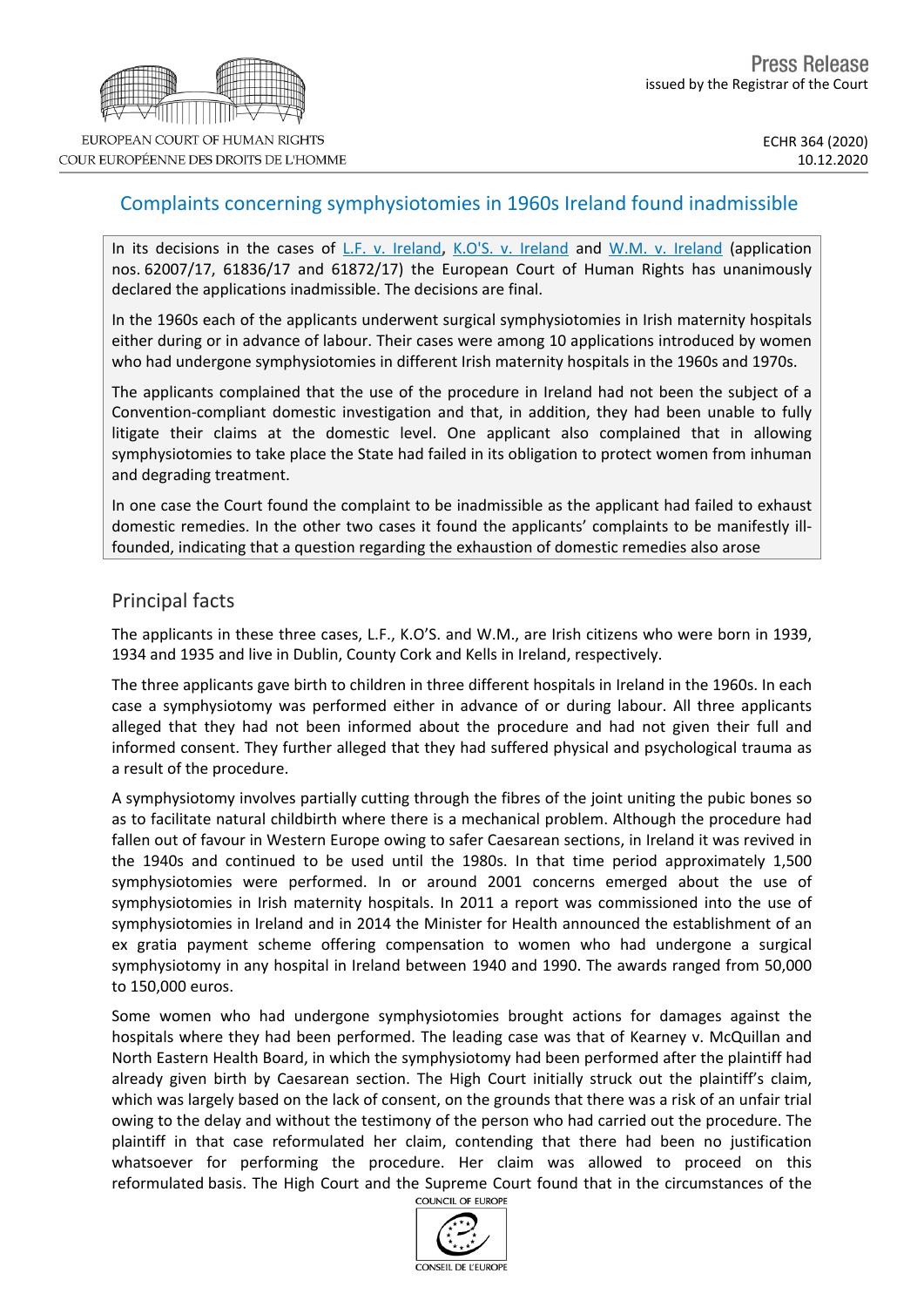case there had been no justification for the use of the procedure. Ms Kearney was awarded 325,000 euros in damages.

L.F., K.O'S. and W.M. had also commenced proceedings in the domestic courts, which were stayed pending the conclusion of the Kearney case. Following the judgment in Kearney, L.F. also reformulated her claim so as to contend that there had been no justification in her case for the performance of a symphysiotomy. However, the High Court found that at the relevant time the procedure, which had been performed two weeks in advance of labour after it had been established that a vaginal delivery would have been impossible, had been a reasonable though limited option. In 2016 that decision was upheld by the Court of Appeal, noting however that that "did not necessarily mean that a court considering the circumstances in which another symphysiotomy procedure [had been] performed on a different patient might not come to a different conclusion." In 2017 the Supreme Court refused L.F. leave to appeal, reiterating that the issues in the case were fact-specific and case-related.

Following the judgments in the Kearney and L.F. cases, K.O'S. and W.M. abandoned their claims.

None of the three applicants applied to the ex gratia payment scheme, as they all believed that there was no possibility of any acknowledgement of a breach of their rights, among other reasons.

### Complaints, procedure and composition of the Court

The applications were lodged with the European Court of Human Rights on 10 (K.O'S.), 14 (W.M.) and 17 (L.F.) August 2017.

Relying on Articles 3 (prohibition of inhuman or degrading treatment), 8 (right to respect for private and family life) and 13 (right to an effective remedy) of the Convention, the applicants in all three cases complained separately that they had been precluded from making a claim before the domestic courts concerning the symphysiotomy procedure that they claimed had been performed without their consent and that there had never been an independent and thorough investigation into the use of the procedure in Ireland.

K.O'S. alone also complained that the State had failed in its obligation to protect women from inhuman and degrading treatment in allowing symphysiotomies to take place in Ireland.

The decision was given by a Chamber of seven judges, composed as follows:

Mārtiņš **Mits** (Latvia), *President*, Síofra **O'Leary** (Ireland), Stéphanie **Mourou-Vikström** (Monaco), Latif **Hüseynov** (Azerbaijan), Jovan **Ilievski** (North Macedonia), Ivana **Jelić** (Montenegro), Arnfinn **Bårdsen** (Norway),

and also Victor **Soloveytchik**, *Section Registrar.*

### Decision of the Court

### L.F. and W.M.

Although the applicants complained under Articles 3, 8 and 13 of the Convention, the Court considered that it was more appropriate to consider these cases with reference to the State's obligations under Article 8 to provide victims of medical negligence access to proceedings in which they could, in appropriate cases, obtain compensation for damage.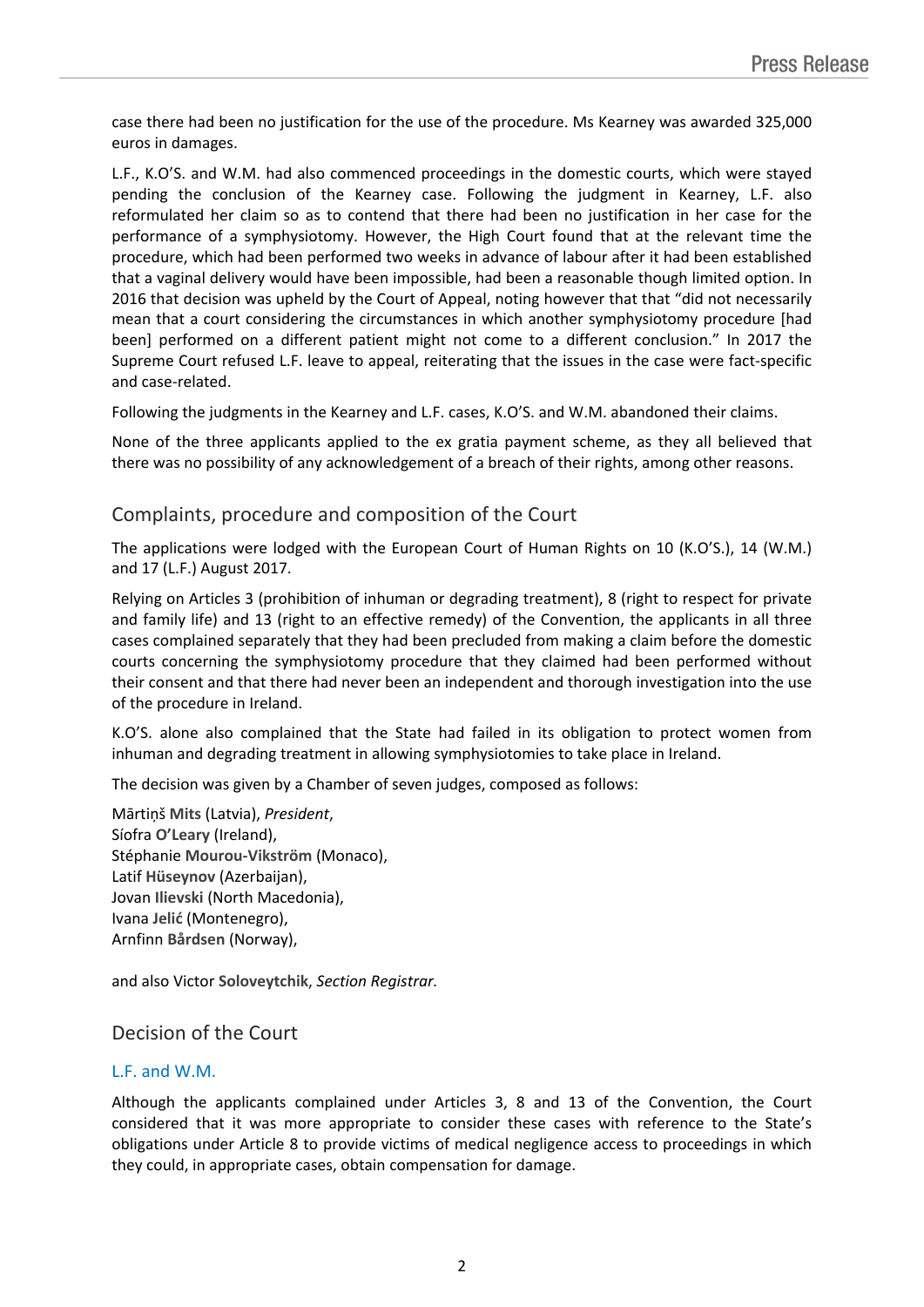Firstly, in view of the passage of time since the symphysiotomies had been performed, even if the applicants had been required to reformulate their complaints (as Ms Kearney and Ms. L.F. had done), in the Court's view the position adopted by the Irish courts had been one which had been reasonably open to them when faced with the difficult task of balancing the plaintiff's right of access to court in relation to a medical procedure performed several decades previously against the defendant hospital's right to a fair trial.

Secondly, the Court noted that in L.F.'s case the High Court had given careful consideration to the reformulated claim. While the applicant had been understandably disappointed by the outcome, this did not in and of itself mean that Ireland had failed in its obligation under Article 8 of the Convention. Had W.M. reformulated her claim, the Court had no doubt that the High Court would also have given careful consideration to whether, having regard to the prevailing medical and practice standards in 1960, the symphysiotomy performed on her could have been clinically justified at that time. By abandoning the proceedings, the medical evidence central to a judicial determination of the applicant's case had never been assessed or tested. In all three cases the Court noted that had the applicants considered that the reformulation of their claims itself had given rise to a violation of their Convention rights, it had been open to, and indeed incumbent on, them to challenge this. However, this question had not been raised before the domestic courts.

Lastly, while the Court expressed doubts about whether any duty to investigate had arisen on the facts of the present cases, it noted that Ireland had not remained inactive in the face of the considerable controversy surrounding the use of symphysiotomies in its maternity hospitals. In addition to the possibility of civil proceedings there had been an independent investigation, an ex gratia payment scheme which enabled all the women who had undergone a symphysiotomy to obtain an award of compensation, and the provision of access, free of charge, to healthcare and individual pathways of care. In the Court's view these factors had sufficed to meet any obligation the State might have been under to provide redress.

Owing to the above, the Court considered this complaint to be manifestly ill-founded since in its view there had been no failure to provide the applicants with access to effective proceedings allowing them to claim compensation.

### K.O.'S.

K.O'S. alone complained that, in allowing symphysiotomies to take place in Ireland, the State had failed in its obligation to protect women from a medical procedure which in her view constituted inhuman and degrading treatment. However, the Court found that even if any such obligation could be said to have arisen in relation to the procedure in question, the applicant had not exhausted domestic remedies as she had not made that complaint before the domestic courts.

It also considered that she had failed to exhaust domestic remedies in respect of her complaint concerning access to proceedings in which she could claim compensation. Although she had brought civil proceedings against the hospital, she had not argued that the judgment in either Kearney or the L.F. case had violated her Convention rights because they had prevented her from making any effective complaint about the symphysiotomy.

#### *The decision is available only in English.*

This press release is a document produced by the Registry. It does not bind the Court. Decisions, judgments and further information about the Court can be found on [www.echr.coe.int](http://www.echr.coe.int/). To receive the Court's press releases, please subscribe here: [www.echr.coe.int/RSS/en](http://www.echr.coe.int/RSS/en) or follow us on Twitter [@ECHR\\_CEDH](https://twitter.com/ECHR_CEDH).